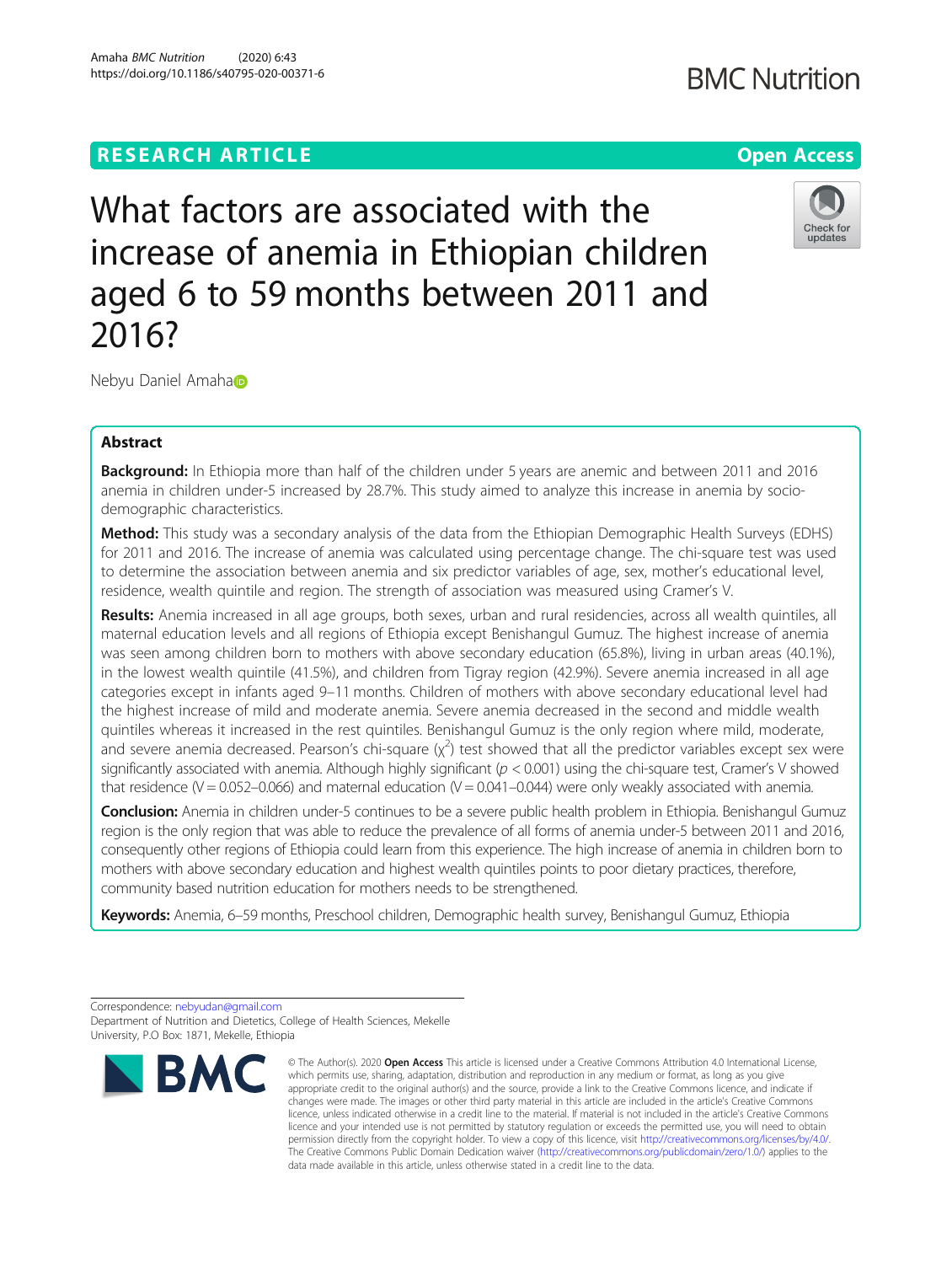# Background

Anemia affects a third of the world population and it is estimated that half of the anemia cases are caused by iron deficiency  $[1-4]$  $[1-4]$  $[1-4]$ . In developing countries, most of iron deficiency anemia (IDA) results from insufficient dietary intake and blood loss due to intestinal worm infestation [[2,](#page-8-0) [5\]](#page-8-0). Dietary iron is available as either heme or non-heme form in our diets. The heme form is present in animal meat, poultry and fish and is absorbed 15–35% whereas the non-heme iron present in plant foods and dairy products is absorbed less than 10% and thus populations whose diets mainly consist of plants are at risk of iron deficiency [\[4](#page-8-0)–[7\]](#page-8-0). Preschool children and women have the highest risk of developing anemia than other members of society  $[1, 8]$  $[1, 8]$  $[1, 8]$  $[1, 8]$  $[1, 8]$ . Adverse effects of iron deficiency in children include a decrease in cognitive, behavioral and physical growth, reduced school performance, lowered immunity and increased morbidity [[6\]](#page-8-0).

According to the World Health Organization (WHO) criteria [\[1](#page-8-0)], anemia is a severe public health problem in Ethiopia where 56.9% of children under-5 are anemic  $[1, 1]$  $[1, 1]$ [9\]](#page-8-0). Ethiopia located in the northeastern part of Africa is the most populous landlocked country in the world, and with its 112 million population the second most populous in Africa [\[10](#page-8-0)]. The majority of the Ethiopian population (84%) lives in rural areas and subsistence agriculture is the mainstay of livelihood and economic productivity. Ethiopia had the 7th highest burden of malnutrition in 2011 and it ranked 126th out of 156 countries in its progress towards achieving the SDG goals [[11\]](#page-8-0). Previous analyses of the Ethiopian Demographic Health Survey (EDHS) found age, sex, maternal education, wealth index, region, source of drinking water, maternal body mass index (BMI) to be significant predictors of anemia in children under-5 [\[12](#page-8-0)–[14\]](#page-8-0).

Anemia in children under-5 has specifically been addressed by the Ethiopian National Nutrition Program (NPP) in its second strategic objective, which aims to improve the nutritional status of infants, young children and children under 5. The NNP-I (2008–2015) aimed to reduce anemia in children under-5 from 44 to 25% and the NNP-II (2015–2020) from 39 to 24% by 2020. Some of the initiatives include identifying and treating anemia, deworming children 2–5 years old biannually and providing micronutrient supplements to children 6–59 months. Although food fortification has been described as a cheaper and sustainable way of addressing micronutrient deficiencies in Ethiopia, Ethiopia is yet to develop and adopt national iron fortification standards [\[15](#page-8-0), [16](#page-8-0)]. Despite the commitments and initiatives of the government, anemia under-5 has increased by 28.7% between 2011 and 2016 [\[9](#page-8-0), [17](#page-8-0)]. This study aims to disaggregate this increase of anemia by age, sex, residence, educational level, regions, and wealth quintile; identify worse hit age groups and regions; and bring attention to the problem of anemia in children under-5 in Ethiopia.

# Methodology

## Study setting and sampling

This study used data from Demographic and Health Surveys (DHS) which are nationally-representative household surveys that provide data for a wide range of monitoring and impact evaluation indicators in the areas of population, health, and nutrition for over 90 countries since 1984. The DHS uses a stratified, two-stage cluster sampling technique. In the first stage enumeration areas (EAs) were selected from the national surveys. On second stage households within the enumeration areas were randomly selected. In EDHS 2011, 9800 children under-5 and in EDHS 2016, 9267 children participated [[9,](#page-8-0) [17\]](#page-8-0).

#### Anemia testing and diagnosis

The EDHS program collected blood specimens for anemia testing from all children age 6–59 months for whom consent was obtained from their parents or other adults responsible for them. Blood samples were drawn from a drop of blood taken from a finger prick (or a heel prick in the case of children age 6–11 months) and collected in a microcuvette. Hemoglobin analysis was carried out on-site using a battery-operated portable HemoCue analyzer. Hemoglobin concentration differs by age, sex and physiological and pathological states and thus the cut off points for anemia in children is below 11 g/dL. Anemia was classified into three categories mild  $(10.0-10.9 \text{ g}/\text{dL})$ , moderate  $(7.0-9.9 \text{ g}/\text{dL})$  and severe (less than 7.0  $g/dL$ ) [[9,](#page-8-0) [17](#page-8-0)]. Hemoglobin levels were adjusted by the DHS for smoking and areas with altitudes above 1,000 m [\[17\]](#page-8-0).

#### Household wealth index

The DHS classifies households into different wealth quintiles based on the number and kinds of consumer goods they own, ranging from a television to a bicycle or car, in addition to housing characteristics such as the source of drinking water, toilet facilities, and flooring materials. These scores are derived using principal component analysis. National wealth quintiles are compiled by assigning the household score to each usual (de jure) household member, ranking each person in the household population by her or his score, and then dividing the distribution into five equal categories, each comprising 20% of the population [[9,](#page-8-0) [17\]](#page-8-0).

## Statistical analysis and software

The percent increase of anemia was calculated by taking the percentage difference between two survey years and dividing this value by the original (baseline) percentage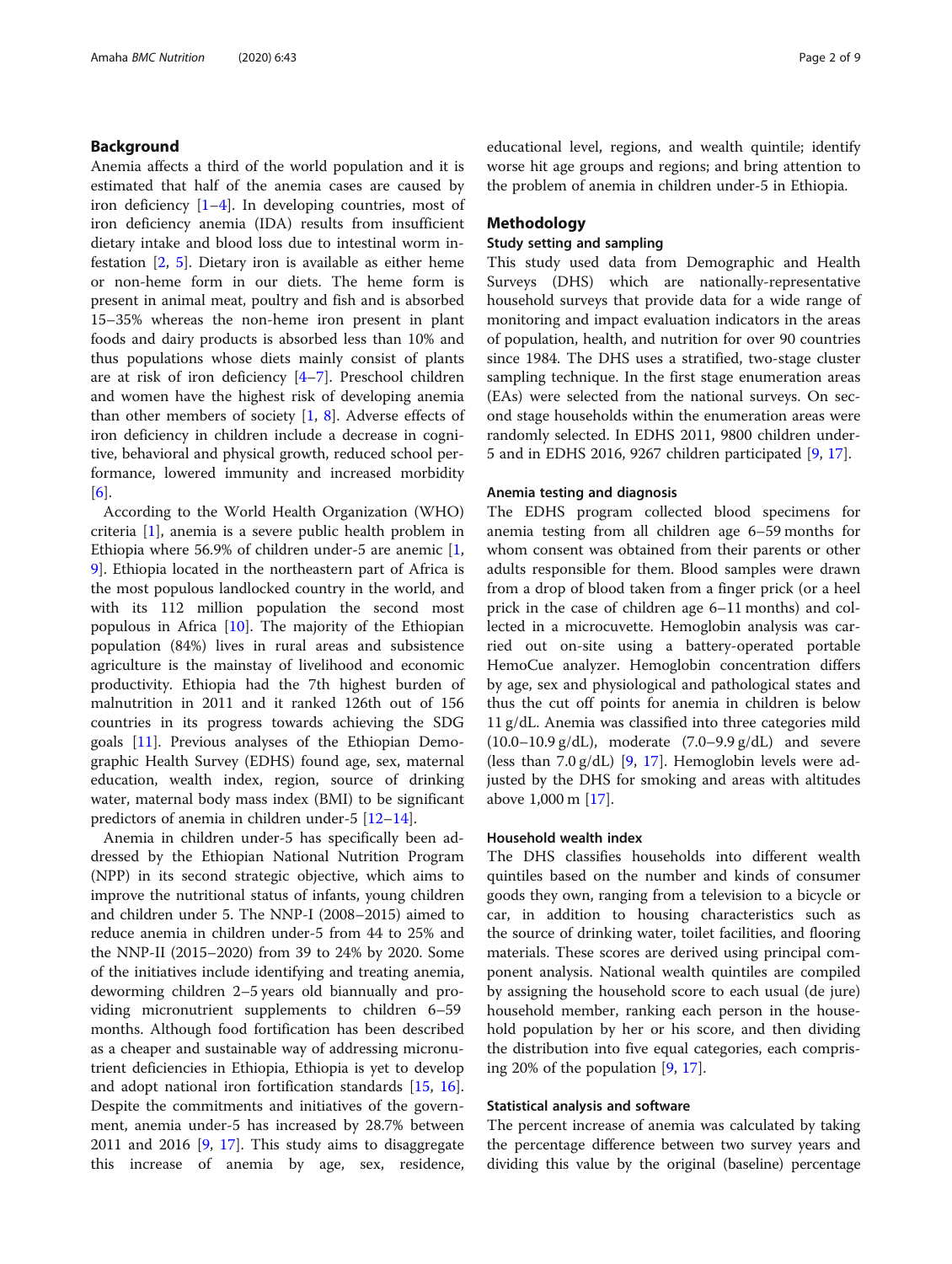<span id="page-2-0"></span>value. Pearson's chi-square was used to test for association between the six independent variables and anemia. Because the chi-square test does not indicate the strength (effect size) of a statistically significant relationship, Cramer's V (V) was used. Cramer's V is calculated by dividing chi-square  $(\chi^2)$  value by sample size and taking the square root of this value. The values of V range from 0 to 1, values  $> 0.25$  are very strong; 0.15–0.25 are strong; 0.10–0.15 are moderate; 0.05– 0.10 are weak and 0–0.05 are interpreted as having no association or very weak association [\[18](#page-8-0)]. All statistical analyses were performed using SPSS® IBM version 23.

## Results

Results in Table 1 show the prevalence of anemia in children under-5 in Ethiopia increased by 28.7%. Anemia prevalence increased in all age groups, both sexes, urban and rural residence, across all educational levels of mothers, wealth quintiles, and all regions of Ethiopia except Benishangul Gumuz region (Table 1). The highest increase was among 36–47 month infants (42.5%), males

Table 1 Prevalence and the percentage increase of anemia by socio-demographic factors in Ethiopia between 2011 and 2016

| Characteristic     |                 | 2011 ( $n = 9800$ ) |      | 2016 ( $n = 9267$ ) |      | % increase |
|--------------------|-----------------|---------------------|------|---------------------|------|------------|
|                    |                 | Frequency           | $\%$ | Frequency           | $\%$ |            |
| Age in months      | $6 - 8$         | 351                 | 61.3 | 428                 | 78.0 | 27.2       |
|                    | $9 - 11$        | 364                 | 72.7 | 377                 | 76.3 | 4.9        |
|                    | $12 - 17$       | 624                 | 62.6 | 815                 | 72.1 | 15.2       |
|                    | $18 - 23$       | 470                 | 52.2 | 584                 | 65.5 | 25.5       |
|                    | $24 - 35$       | 936                 | 45.4 | 1149                | 59.0 | 29.9       |
|                    | $36 - 47$       | 871                 | 35.8 | 1030                | 51.0 | 42.5       |
|                    | $48 - 59$       | 719                 | 30.8 | 894                 | 40.0 | 29.9       |
| Sex of child       | Male            | 2229                | 44.3 | 2757                | 57.3 | 29.4       |
|                    | Female          | 2107                | 44.2 | 2522                | 56.6 | 28.1       |
| Residence          | Urban           | 401                 | 35.2 | 462                 | 49.3 | 40.1       |
|                    | Rural           | 3932                | 45.4 | 4815                | 57.8 | 27.3       |
| Mother's Education | No education    | 2978                | 45.5 | 3442                | 58.2 | 27.9       |
|                    | Primary         | 1049                | 42.9 | 1331                | 56.8 | 32.4       |
|                    | Secondary       | 72                  | 41.4 | 172                 | 48.8 | 17.9       |
|                    | Above Secondary | 37                  | 30.1 | 88                  | 49.9 | 65.8       |
| Wealth quintile    | Lowest          | 1061                | 47.9 | 1467                | 67.8 | 41.5       |
|                    | Second          | 1038                | 47.6 | 1248                | 57.6 | 21.0       |
|                    | Middle          | 895                 | 43.3 | 1033                | 52.6 | 21.4       |
|                    | Fourth          | 856                 | 43.1 | 930                 | 54.0 | 25.3       |
|                    | Highest         | 486                 | 35.9 | 599                 | 47.9 | 33.4       |
| Region             | Tigray          | 248                 | 37.5 | 328                 | 53.6 | 42.9       |
|                    | Affar           | 71                  | 74.7 | 68                  | 74.8 | 0.1        |
|                    | Amhara          | 754                 | 35.1 | 785                 | 42.2 | 20.2       |
|                    | Oromiya         | 2171                | 51.7 | 2625                | 65.5 | 26.7       |
|                    | Somali          | 166                 | 68.7 | 308                 | 82.9 | 20.7       |
|                    | Ben-Gum*        | 52                  | 46.5 | $41$                | 42.5 | $-8.6$     |
|                    | SNNPR*          | 779                 | 36.9 | 996                 | 50.0 | 35.5       |
|                    | Gambela         | 15                  | 50.9 | 12                  | 56.2 | 10.4       |
|                    | Harari          | 11                  | 55.5 | 11                  | 67.9 | 22.3       |
|                    | Dire Dawa       | 19                  | 33.2 | 25                  | 49.2 | 25.9       |
|                    | Addis Ababa     | 51                  | 62.9 | 81                  | 71.5 | 25.4       |
| Total              |                 |                     | 44.2 |                     | 56.9 | 28.7       |

Calculation of % increase = (% in 2016 - % in 2011) / (% in 2011); \* Ben-Gum Benishangul Gumuz region; \*SNNP South Nations and Nationalities People's region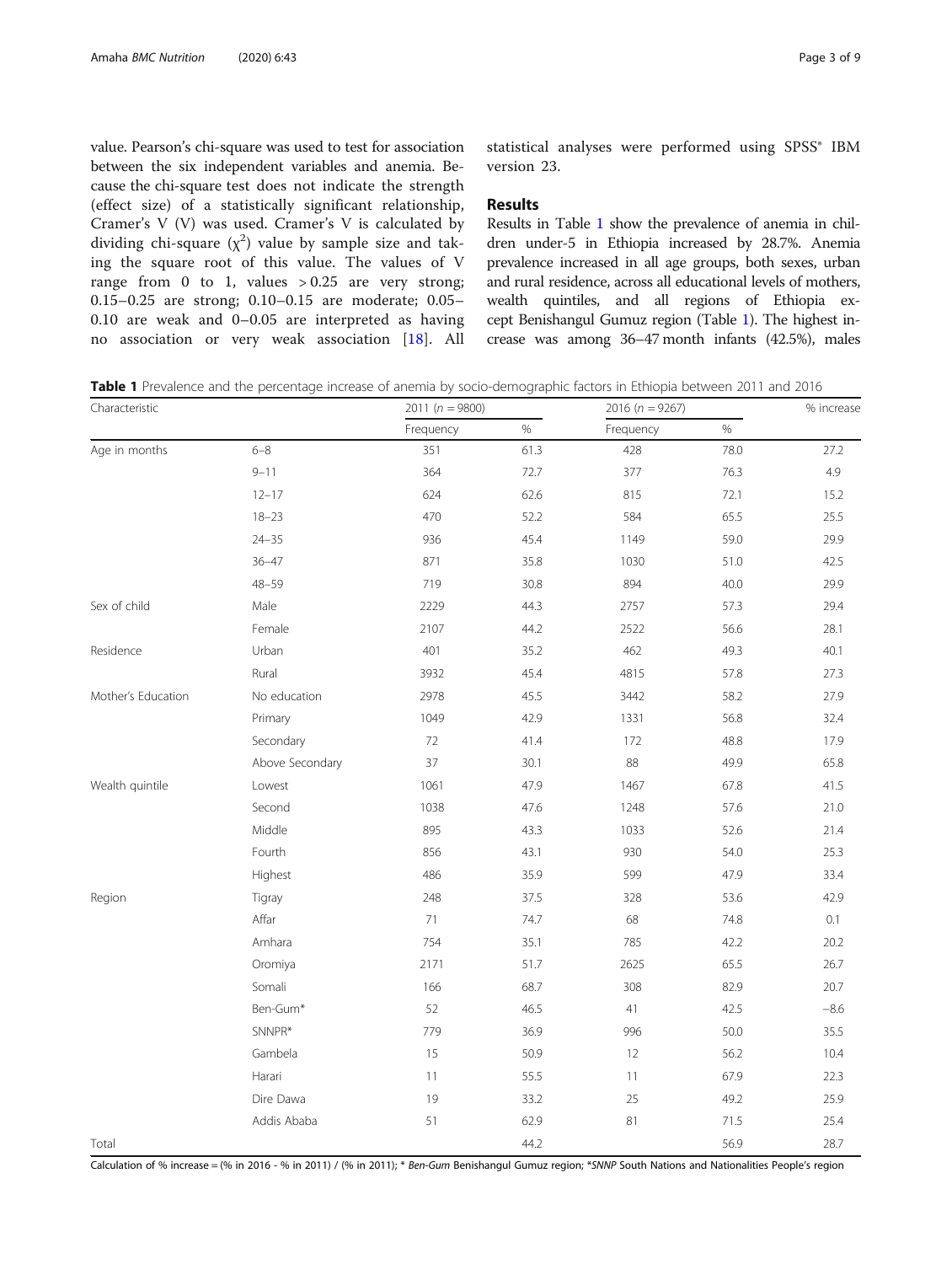<span id="page-3-0"></span>(29.4%), urban children (40.1%), women with above secondary level education (65.8%), children from lowest wealth quintile (41.5%) and children in Tigray region (42.9%).

All variables except sex were significantly associated with anemia in both survey years (Table 2). There was a strong association between anemia and age category of a child ( $p < 0.0001$ , Crammer's V > 0.25). Although highly significant ( $p < 0.001$ ), there was a weak strength of association between the anemia status of a child and residence (V =  $0.052 - 0.066$ ), maternal education (V =  $0.041 -$ 0.044). The relationship between wealth quintile and anemia increased from weak association  $(V = 0.079)$  in 2011 to moderate association  $(V = 0.134)$  in 2016, and the association between regions of Ethiopia and anemia status increased from moderate  $(V = 0.185)$  to strong  $(V = 0.222)$  association (Table 2).

Figure [1](#page-4-0) shows that severe anemia decreased in the 9– 11 month age category and the highest increase of severe anemia was among children 6–8 months (Fig. [1\)](#page-4-0). The highest increase of mild and moderate anemia was among children born to mothers with above secondary educational level whereas severe anemia decreased among mothers with primary level of education (Fig. [2](#page-5-0)). Children born in the lowest wealth quintile had the

Table 2 Socio-demographic factors assoicated with anemia in Ethiopian children under-5 between 2011 and 2016, Ethiopian Demorgaphic Health Survey

| Characteristic     |                 | 2011                |         |        | 2016             |         |        |
|--------------------|-----------------|---------------------|---------|--------|------------------|---------|--------|
|                    |                 | $\overline{\chi^2}$ | p-value | $\vee$ | $\overline{x^2}$ | p-value | $\vee$ |
| Age in months      | $6 - 8$         | 634.7               | 0.001   | 0.254  | 601.6            | 0.001   | 0.255  |
|                    | $9 - 11$        |                     |         |        |                  |         |        |
|                    | $12 - 17$       |                     |         |        |                  |         |        |
|                    | $18 - 23$       |                     |         |        |                  |         |        |
|                    | $24 - 35$       |                     |         |        |                  |         |        |
|                    | $36 - 47$       |                     |         |        |                  |         |        |
|                    | $48 - 59$       |                     |         |        |                  |         |        |
| Sex                | Male            | 0.011               | 0.919   | 0.001  | 0.457            | 0.52    | 0.007  |
|                    | Female          |                     |         |        |                  |         |        |
| Residence          | Urban           | 42.4                | 0.001   | 0.066  | 24.8             | 0.001   | 0.052  |
|                    | Rural           |                     |         |        |                  |         |        |
| Mother's Education | No education    | 15.9                | 0.001   | 0.041  | 16.9             | 0.001   | 0.044  |
|                    | Primary         |                     |         |        |                  |         |        |
|                    | Secondary       |                     |         |        |                  |         |        |
|                    | Above Secondary |                     |         |        |                  |         |        |
| Wealth quintile    | Lowest          | 61.6                | 0.001   | 0.079  | 166.9            | 0.001   | 0.134  |
|                    | Second          |                     |         |        |                  |         |        |
|                    | Middle          |                     |         |        |                  |         |        |
|                    | Fourth          |                     |         |        |                  |         |        |
|                    | Highest         |                     |         |        |                  |         |        |
| Region             | Tigray          | 335.7               | 0.001   | 0.185  | 457.6            | 0.001   | 0.222  |
|                    | Affar           |                     |         |        |                  |         |        |
|                    | Amhara          |                     |         |        |                  |         |        |
|                    | Oromiya         |                     |         |        |                  |         |        |
|                    | Somali          |                     |         |        |                  |         |        |
|                    | Ben-Gum*        |                     |         |        |                  |         |        |
|                    | SNNP*           |                     |         |        |                  |         |        |
|                    | Gambela         |                     |         |        |                  |         |        |
|                    | Harari          |                     |         |        |                  |         |        |
|                    | Dire Dawa       |                     |         |        |                  |         |        |
|                    | Addis Ababa     |                     |         |        |                  |         |        |

 $\chi^2$  = chi-square test;  $p$ -value of chi-square test; V=Cramer's V; \*Ben-Gum Benishangul Gumuz region; \*SNNP South Nations and Nationalities People's region.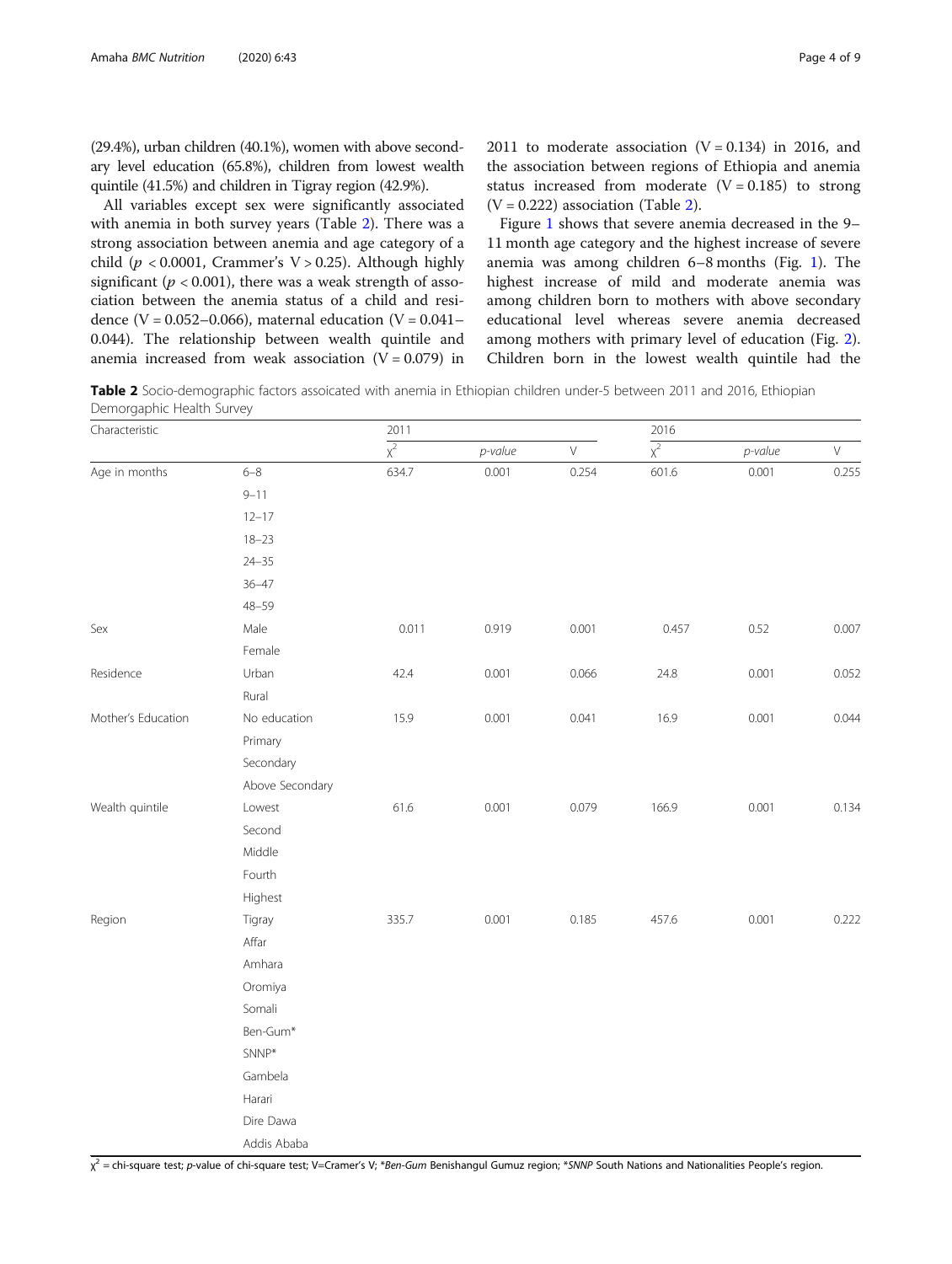<span id="page-4-0"></span>

highest increase of moderate and severe anemia. Severe anemia decreased in children born from the middle wealth quintiles and the highest increase of mild anemia was in the highest wealth quintile (Fig. [3](#page-6-0)). Benishangul Gumuz is the only region where all forms of anemia declined. The Somali region had the highest increase of moderate and severe anemia, at the same time the highest decrease of mild anemia (Fig. [4\)](#page-7-0).

# **Discussion**

This study analyzed the increase of anemia in children under-5 in Ethiopia between 2011 and 2016. Further analysis of this increase in anemia is required to understand which socio-demographic segments were more affected. More than half, 56.9%, of Ethiopian children under-5 are anemic according to the 2016 EDHS. This is a little lower than the average anemia prevalence of 59.9% in children under-5 from 27 Sub-Saharan African countries [\[19\]](#page-8-0). Anemia in children is a severe public health problem in Ethiopia and needs urgent attention to address its underlying causes.

Anemia increased across all age categories and children aged 36–47 months had the highest increase (42.5%) of anemia (Table [1\)](#page-2-0). Age had the highest

(Cramer's  $V = 0.25$ ) strength of association with anemia than the rest of the predictor variables studied (Table [2](#page-3-0)). Similar to findings from Armenia [[20\]](#page-8-0) and India [[21\]](#page-8-0), infants aged 9–11 months had the highest prevalence (72.7%) of anemia. At the same time except for 9–11 month infants, all forms of anemia increased across all age categories (Fig. 1). The lowest affected group was 48–59 months, this is a time range when the child's growth rate decreases, a better food variety is available for the child, and the child is physiologically more equipped to take part in the family dining table, for example mastication of meat [\[22](#page-8-0)]. The highest increase of severe anemia was among children 6–8 months (Fig. 1). The increase of anemia after reaching 6 months could be due to the depletion of fetal iron stores [\[6](#page-8-0)] and the increased iron requirements placed on the body around 6 months of exclusive breastfeeding after birth [[1,](#page-8-0) [23](#page-8-0)].

Regardless of their educational level, anemia increased in children born to mothers of all educational levels. The highest prevalence of anemia is among children born from mothers with no formal education (Table [1](#page-2-0)). The highest increase in anemia (65.8%) was seen in children born to mothers with higher than secondary education (Table [1](#page-2-0)). Although the smaller sample size and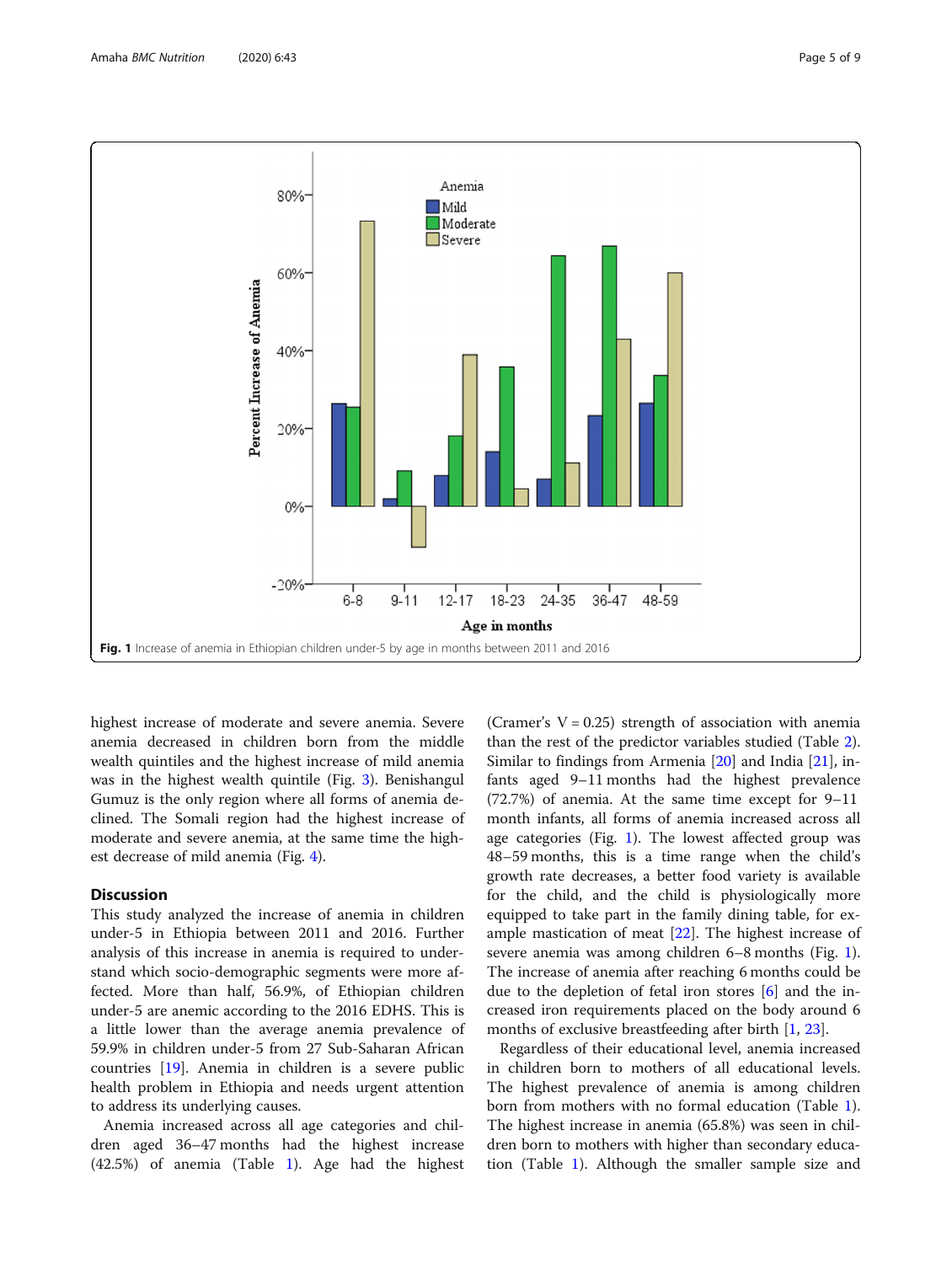<span id="page-5-0"></span>

lower baseline prevalence of anemia could be a possible reason, this finding is counter-intuitive because mothers with higher levels of education are more likely to be employed and have better knowledge about infant feeding. It's important to note that having an above secondary level education does not necessarily mean the mothers are employed. Moreover, educated mothers could be practicing poor dietary habits themselves and for their children because they spend many hours at work. Between 2011 and 2016, the gap in the prevalence of anemia between children born to mothers with no education and above secondary education has narrowed from 15 to 8% (Table [1\)](#page-2-0). Figure 2 shows that mild and moderate anemia showed the highest increase among mothers above secondary level education (Fig. 2).

Anemia increased across all the wealth quintile groups and the highest increase (41.5%) was among children born from the lowest wealth quintile (Table [1](#page-2-0)). Severe anemia decreased among children born in the second and middle wealth quintile (Fig. [3](#page-6-0)). Household wealth index was significantly associated with the anemia status of children ( $p < 0.0001$ ). This association is supported by some studies [\[13](#page-8-0), [24](#page-8-0), [25](#page-8-0)], however, other studies in Ethiopia [[14](#page-8-0), [26](#page-8-0), [27](#page-8-0)] have reported that there was no statistically significant relationship between household wealth and anemia. The strength of association between anemia and wealth quintile increased from weak ( $\chi^2$  = 61.6, V = 0.079) in 2011 to moderate ( $\chi^2$  = 166.9, V = 0.134), moreover, the gap between the highest and lowest quintiles increased from 12% in 2011 to 20% in 2016 (Table [1](#page-2-0)). The highest wealth quintile showed the second highest increase (33.4%) of anemia (Table [1\)](#page-2-0). This increase in the highest wealth quintile is unexpected because families with the highest income are more likely to be food secure and provide better healthcare to their children. Food secure households might lack adequate dietary practices and engaged in eating less nutritious, undiversified foods. Furthermore, the highest quintile doesn't necessarily mean they are rich; it simply represents the highest quintile in comparison with the rest of the population. Furthermore, most of the increase of anemia in the highest wealth quintile is mostly mild anemia (Fig. [3\)](#page-6-0).

Anemia in children shows significant differences across Ethiopian regions. Except for Benishangul Gumuz region, anemia increased in all the regions of Ethiopia (Table [1](#page-2-0)).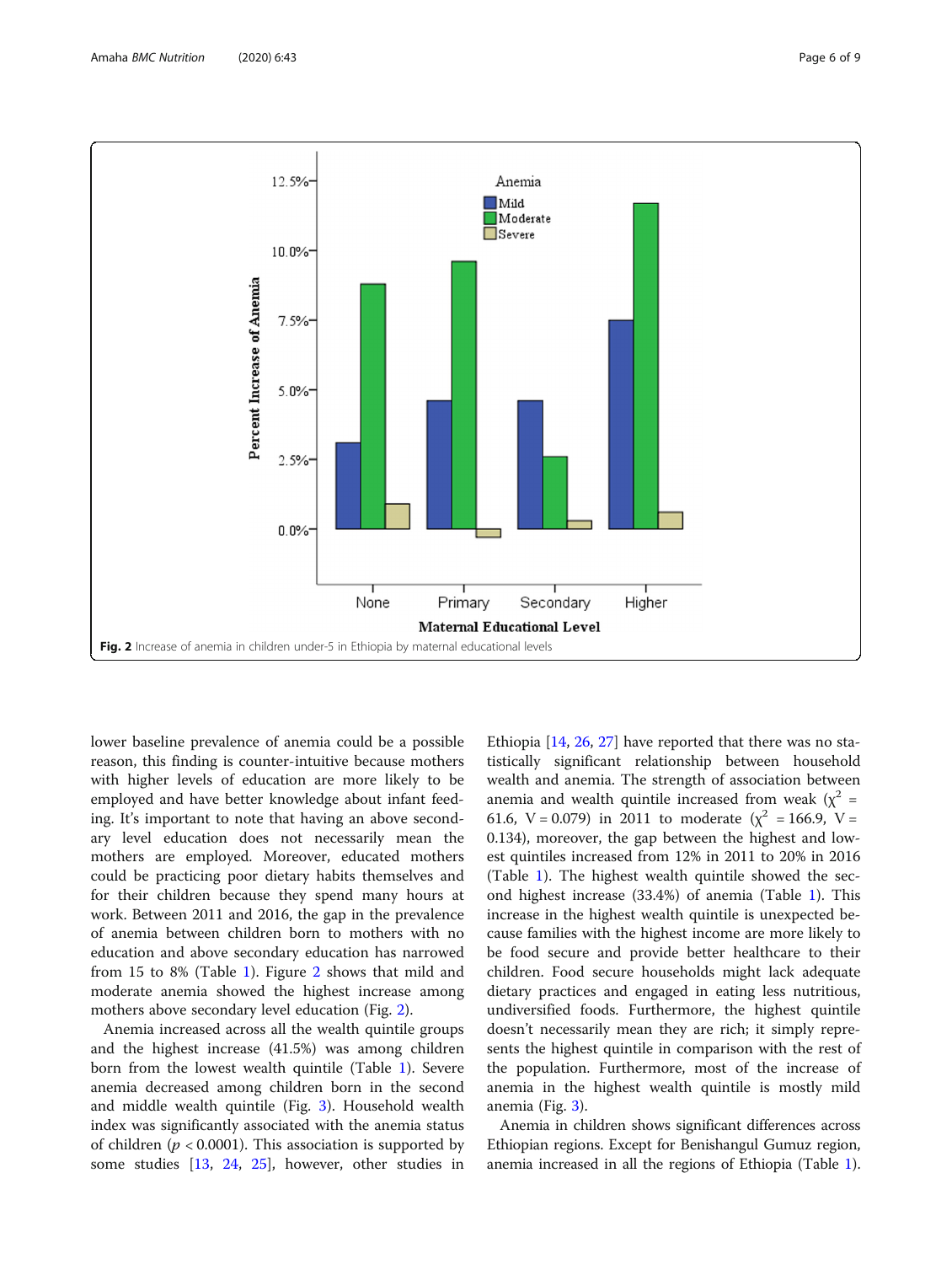<span id="page-6-0"></span>

The highest increase was in Tigray (42.9%) and South Nations Nationalities People's (SNNP) regions (35.5%). Somali region had the highest decrease in mild anemia and the highest increase in moderate anemia from its baseline in 2011. Moderate and mild anemia decreased in Affar and Benishangul Gumuz regions but Benishangul Gumuz is the only region where all forms of anemia declined (Fig. [4\)](#page-7-0). Because regional administrations in Ethiopia are ethnically based, anemia might be affected by cultural and dietary practices of populations living in a given region.

Regional health and nutrition reports from Benishangul Gumuz exhibit indicators which are better than most regions and possibly explain why anemia could have decreased in this region. For example, Benishangul Gumuz has the second-highest minimum dietary diversity score (eating from at least four food groups) and the second-highest minimum acceptable diet when compared with the other regions. Additionally, Benishangul Gumuz has the second-highest median breastfeeding duration, the lowest prevalence of severe anemia and the second lowest prevalence of anemia in children. It also has the lowest percentage of children who described as "very small" after birth and the lowest percentage of children under-5 with fever in the 2 weeks before the survey. When compared with normal practice, children in Benishangul Gumuz receive the highest increase in food during diarrhea [[9\]](#page-8-0). A national nutrition survey in 2015 reported that Benishangul Gumuz had the second lowest vitamin A deficiency after the capital, Addis Ababa, and the highest percentage of children who drunk thin porridge (semisolid food) before the survey [[28\]](#page-8-0). Thus, the decrease in anemia in children in Benishangul Gumuz could be partly due to the dietary and childcare practices of the people living in this region.

Ethiopia is off course in meeting its objective of decreasing anemia in children under-5 as outlined in its NNPs. The increase of anemia attests that the implementation of the nutrition programs needs to be strengthened and coordinated more efficiently. The other regions of Ethiopia could benefit from the successful experience of Benishangul Gumuz in reducing anemia in children. Further studies regarding infant feeding practices and dietary customs in Benishangul Gumuz region are required to identify the reasons behind this exceptional decrease of anemia in this region. Because this study was a secondary analysis of a crosssectional study, it is associated with the cause-effect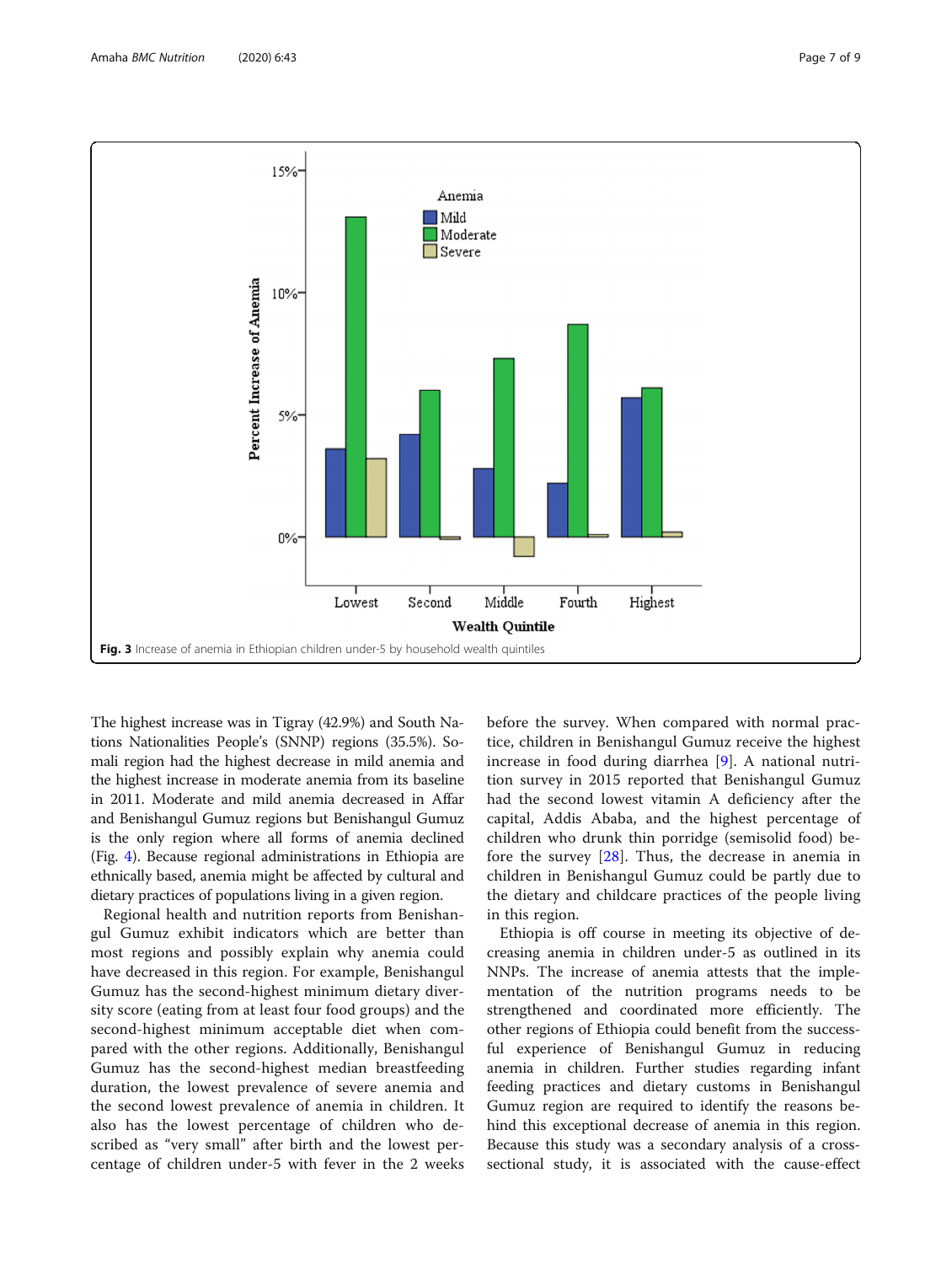<span id="page-7-0"></span>

problem of such cross-sectional studies. Hemoglobin was the only indicator used to measure the anemia status of children, thus the specific type of anemia could not be determined.

# Conclusion

The increase of anemia in children under-5 was in all age groups, both sexes, in urban and rural residences, across all maternal educational levels and wealth quintiles. Except for Benishangul Gumuz region, anemia increased in all regions of Ethiopia. Because infants 6–8 months had the highest increase of severe anemia, interventions regarding complementary feeding ought to be prioritized. The protective effects of maternal education and household wealth were less significant high increases of mild and moderate anemia were also observed in women with above secondary level education and the highest wealth quintiles. Therefore, comprehensive community-based nutrition education in Ethiopia should be strengthened.

#### Abbreviations

BMI: Body Mass Index; Ben-Gum: Benishangul Gumuz region; IDA: Iron Deficiency Anemia; WHO: World Health Organization; DHS: Demographic Health Survey; EDHS: Ethiopian Demographic Health Survey; NNP: National Nutrition Program; SNNP: Southern Nations Nationalities People's region

#### Acknowledgements

I would like to thank the DHS measure program for making the demographic health survey results publicly available.

#### Author's contributions

NDA designed the study, performed the statistical analysis, interpreted the results and wrote the manuscript. The author has read and approved the final manuscript.

#### Funding

No funding was available for this study.

#### Availability of data and materials

The data that support the findings of this study are available from the DHS website at [https://dhsprogram.com/where-we-work/Country-Main.cfm?ctry\\_](https://dhsprogram.com/where-we-work/Country-Main.cfm?ctry_id=65&c=Ethiopia&r=1) [id=65&c=Ethiopia&r=1.](https://dhsprogram.com/where-we-work/Country-Main.cfm?ctry_id=65&c=Ethiopia&r=1)

Ethics approval and consent to participate Not applicable.

# Consent for publication

Not applicable.

Competing interests None.